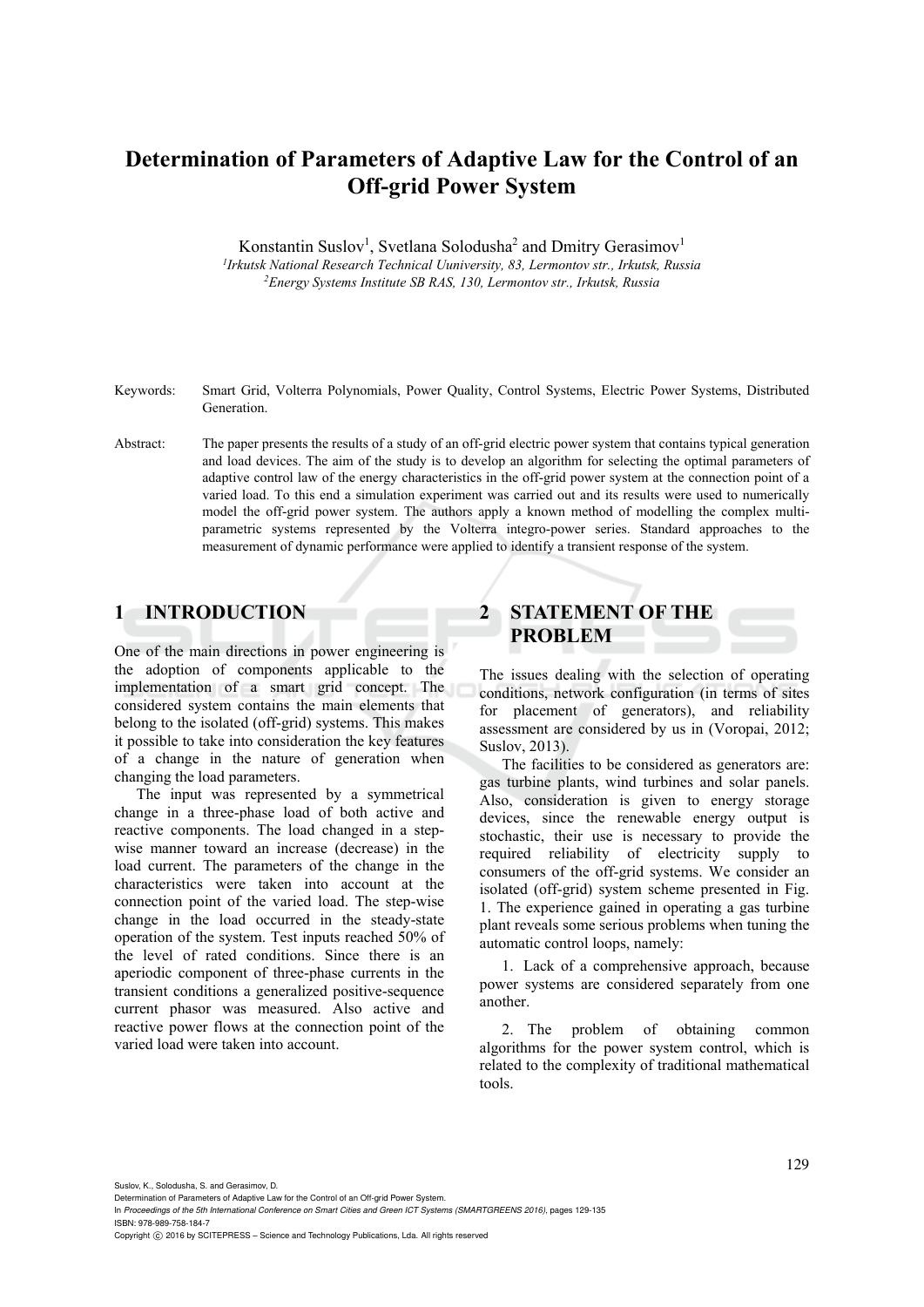

Figure 1: A scheme of an isolated (off-grid) system  $\ell_1$ ,  $\ell_2$ ,  $\ell_3$ <sub>-</sub> electromotive force of different generators,  $Z_1, Z_2, Z_3$  - internal impedance of the generators,  $Z_{load1}, Z_{load2}$ -unchangeable fixed load of consumers, *Zload* <sup>3</sup> *-*variable load,).

We suggest the following approach to solve the above problems. The electricity generating systems are defined by the external structural input-output schemes. The flow chart for the gas turbine plant is presented in Figure 2.



Figure 2: Flow chart for a single-shaft gas turbine plant ( $U_E$ -excitation voltage,  $U$  – voltage at the generator outlet, *f*- network frequency, *P*- air pressure at the compressor inlet,  $\omega$  - angular velocity,  $P_i$ - pressure at the compressor outlet, *F* – fuel supplied to the combustion chamber, *G*gas flow rate, *Mcc*- gas turbine shaft resistance torque created by compressor,  $M_{CG}$  - turbine shaft resistance torque created by electric generator).

The flow chart for the solar panel is demonstrated in Figure 3. The flow chart for the wind turbine plant is shown in Figure 4.



Figure 3: Flow chart for solar panel  $(E_S - \text{solar energy}, U_I)$ – voltage at the solar panel outlet).



Figure 4: Flow chart for the wind turbine plant *(V-* wind speed,  $b$  – attack angle,  $M_{WT}$ - engine torque, created by wind turbine).

Each of the generators has their specific features to be taken into account in designing the automated control system. For example, gas turbine plant makes it possible to completely control input parameters but has quite high inertia. Generation from solar panels is deterministic due to the lack of inertia.

Generation from wind power plants is a vivid example of stochastic operation of generators. At the same time, apart from the random change in the input data such a generation is subject to inertia.

Figure 5 presents a subsystem of the wind turbine module which is described by a system of algebraic equations, where the input signals are represented by wind speed *V*, attack angle of turbine blade *b*, current coordinate of angular velocity  $\omega$ depending on the shaft resistance torque.

Inertia of the rotating parts in the wind turbine is taken into account by the equation of dynamics

$$
\frac{d\omega}{dt} = \frac{M_T - M_C}{J_\Sigma},\tag{1}
$$

where  $M_T$ - turbine generator shaft torque,  $M_C$ resistive torque created by generator,  $J_{\Sigma}$  total inertia torque. Generally speaking, the analysis of dynamic characteristics of wind power unit is based on the methods using differential equations. Most of the researches are devoted to the specification of characteristics of individual components of wind turbine (He, 2009; Li, 2011), specification of various coefficients (Manyonge, 2012) or consideration of a mechanical part of the turbine as an *N*-mass system (Bhandari, 2014).

Traditionally, the theory of modelling the control systems employs differential equations with constant coefficients. These equations are obtained by linearizing the nonlinear differential equations with variable coefficients of the most typical operating conditions of a certain system (Saadat, 2010, Ogata, 2010). This is explained by the presence of a nondeterministic system with distributed parameters.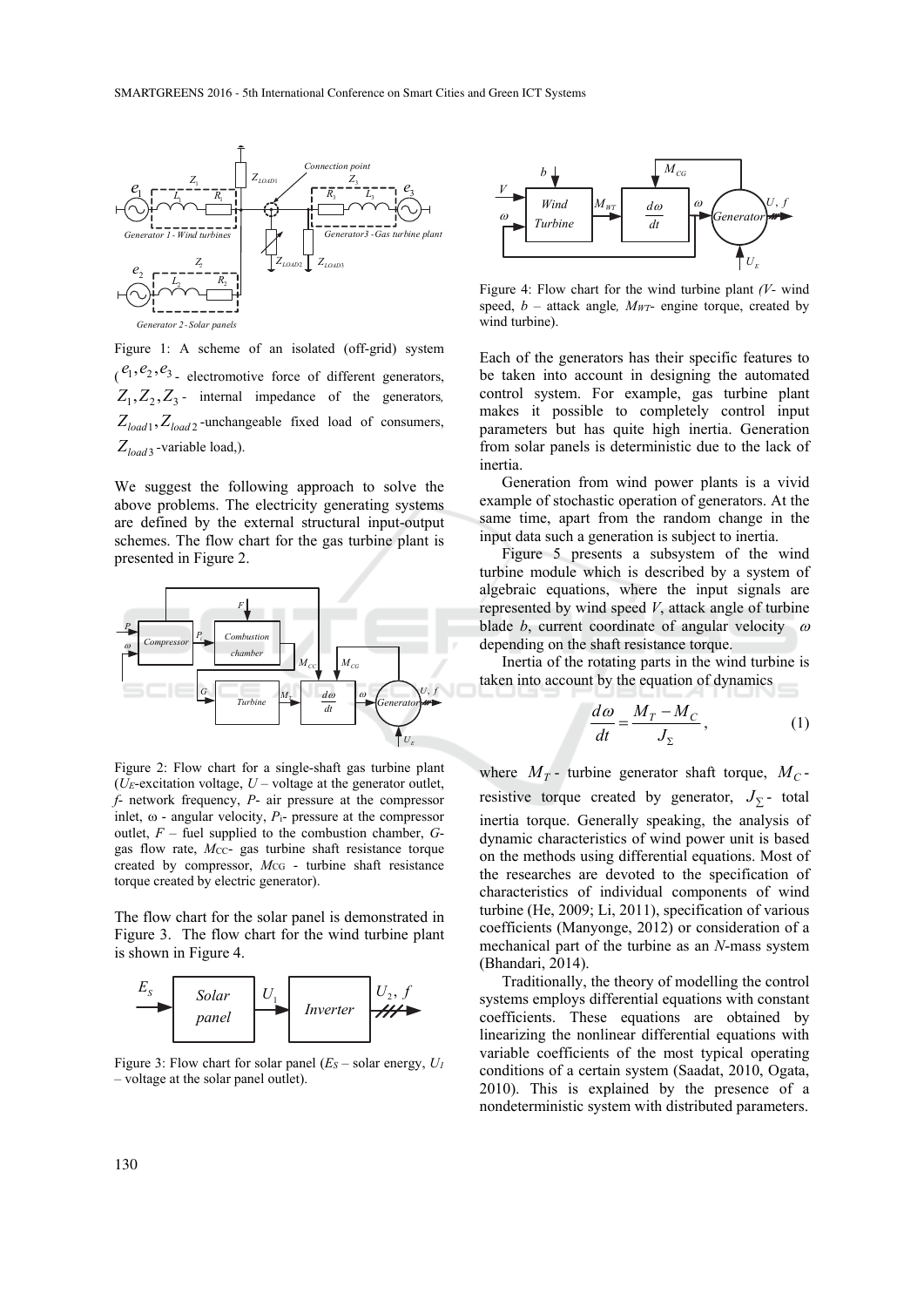

Figure 5: A subsystem of the wind turbine scheme ( *C*m torque coefficient,  $\rho$  - air density,  $V$  - wind speed, m/s; S blade-swept area, *R* - wind wheel radius, m,  $C_p = \frac{2P}{\Delta V^2}$  $=\frac{2P}{\rho V^2S}$ 

coefficient of wind energy use,  $Z = \frac{\omega R}{V}$  $=\frac{\omega R}{\sigma}$  – specific speed).

In practice, the initial data are known with some error. In this case, as a rule, solutions to the inverse problem turn out to be unstable with respect to an error in the initial data. Therefore, to construct stable methods we use the theory of ill-posed problems (Kabanikhin, 2011).

Thus, all traditional methods are convenient for the research and analysis of power system operation but are hardly suitable for the implementation of an adaptive response of a control system to the realtime disturbances.

Also, such systems can be described by the system of linear differential equations in the neighbourhood of operation point (Salamanca, 2010, Chenx, 2011) and by the system of differential equations written in the normal Cauchy form (steady-state) (Al-Jufout, 2010; Wang 2013, 2014)

We believe that the study can involve a known mathematical modelling approach in which any dynamic system is represented as a "black box"  $(Fig.6)$ . In the case, where the output  $y(t)$ continuously depends on inputs  $x(t)$ , the model of nonlinear dynamic system can be represented by Volterra integro-power series (Volterra, 1959).



Figure 6: The "input-output" system.

The studies show that wind power plant has the greatest impact on the output value y(t). And the larger the share of wind generation in the off-grid system, the greater this impact is. The qualitative character of this impact is demonstrated in Fig.7. Here it was assumed that gas turbine plant and photovoltaic cells share the rest of generation in halves.



Figure 7: The qualitative character of the impact.

Thus, it is reasonable to consider the problem of the off-grid system modeling on the example of a wind power plant.

# **3 ABOUT A NEW APPROACH TO THE MATHEMATICAL DESCRIPTION OF THE WIND POWER PLANT DYNAMICS**

The Volterra integro-power series (Doyle, 2002; Rugh, 1981; Venikov, 1982; Pupkov, 1976) are widely used in mathematical modeling of complex nonlinear dynamic systems. The nonlinear dynamic systems and their properties are fully characterized by multidimensional weight functions, i.e. Volterra kernels. In this case the problem of constructing a mathematical model of a nonlinear dynamic system lies in the identification of Volterra kernels on the basis of data obtained from the experimental research into an input-output system (Giannakis, 2001).

In this research we employ an approach (Apartsyn, 2013) based on the physically implemented test inputs. The main distinction of this approach lies in the fact that the initial problem is reduced to solving special integral equations which can be explicitly solved.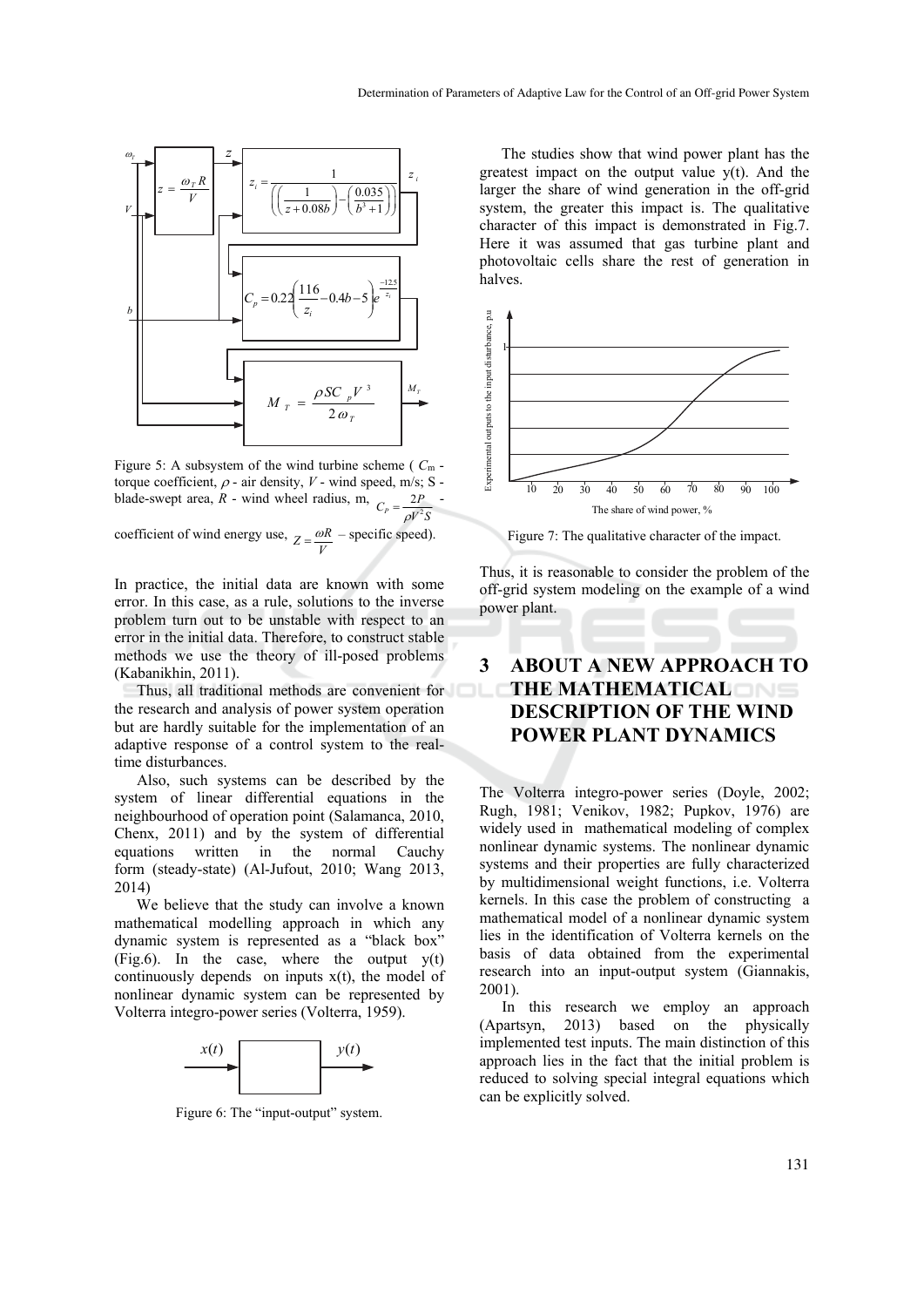In this research we have developed and implemented new algorithms for the construction of integral models represented by Volterra polynomials with vector input

$$
y(t) = \sum_{n=1}^{N} \sum_{1 \le i_1, \dots, i_n \le 2} \int_{0}^{t} \dots \int_{0}^{t} K_{i_1, \dots, i_n}(t, s_1, \dots, s_n) \prod_{k=1}^{n} x_{i_k}(s_k) ds_k
$$

in the cases which are the most important for applications,  $N = 2, 3$ . The research is a continuation of (Suslov, 2015).

In (Solodusha, 2015) the authors show that the problem of the Volterra kernels identification in the quadratic Volterra polynomial

$$
y_{quad}(t) = \int_{0}^{t} K_1(t, s_1) x(s_1) ds_1 +
$$
  
+ 
$$
\int_{0}^{t} \int_{0}^{t} K_2(t, s_1, s_2) \prod_{i=1}^{2} x(s_i) ds_i, t \in [0, T]
$$
 (2)

*i* can be solved by using only two integral equations

0 0  $i=1$ 

$$
y^{\alpha}(t,\omega_1,\omega_2) - \alpha \int_{0}^{\omega_1} K_1(t,s_1) ds_1 +
$$
 (3)

$$
+\alpha\int\limits_{\omega_1}^{\omega_1+\omega_2}K_1(t,s_1)ds_1=3y^\alpha(t,\omega_1,0)-
$$

$$
-3y^{\alpha}(t,0,\omega_1+\omega_2)+y^{\alpha}(t,\omega_1+\omega_2,-\omega_2)-
$$
  

$$
-7\alpha\int_{0}^{\omega_1}K_1(t,s_1)ds_1-5\alpha\int_{\omega_1}^{\omega_1+\omega_2}K_1(t,s_1)ds_1,
$$

$$
\alpha \int_{0}^{\omega_{1}} K_{1}(t,s_{1}) ds_{1} - \alpha \int_{\omega_{1}}^{\omega_{1}+\omega_{2}} K_{1}(t,s_{1}) ds_{1} + (4) \n+ \alpha^{2} \int_{0}^{\omega_{1}} \int_{0}^{\omega_{1}} K_{2}(t,s_{1},s_{2}) ds_{1} ds_{2} - \n-2 \alpha^{2} \int_{0}^{\omega_{1}} \int_{\omega_{1}}^{\omega_{1}+\omega_{2}} K_{2}(t,s_{1},s_{2}) ds_{1} ds_{2} + \n+ \alpha^{2} \int_{0}^{\omega_{1}+\omega_{2}} K_{2}(t,s_{1},s_{2}) ds_{1} ds_{2} = y^{\alpha}(t,\omega_{1},\omega_{2}).
$$

The output  $y^{\alpha}(t, \omega_1, \omega_2)$  in the right-hand side of (3), (4) is a response of the reference dynamic system  $(1)$  to the test inputs

$$
x_{\omega_1,\omega_2}^{\alpha} = \alpha(e(t) - 2e(t - \omega_1) + e(t - \omega_1 - \omega_2)),
$$
 (5)

where  $t, \omega_1, \omega_2 \in [0, T]$ ,  $e(t)$  is the Heaviside function:

$$
e(t) = \begin{cases} 0, & t < 0, \\ 1, & t \ge 0. \end{cases}
$$

In order to improve the accuracy of modelling we will consider a modification of this algorithm for the case of cubic Volterra polynomial. Let us consider a combined cubic model

$$
y_{cub}(t) = \int_{0}^{t} K_1(t, s_1) x(s_1) ds_1 +
$$
  
+ 
$$
\int_{0}^{t} \int_{0}^{t} K_2(t, s_1, s_2) \prod_{i=1}^{2} x(s_i) ds_i +
$$
  
+ 
$$
\int_{0}^{t} \int_{0}^{t} \hat{K}_3(s_1, s_2, s_3) \prod_{i=1}^{3} x(t - s_i) ds_i.
$$
 (6)

Using the above approach it is easy to see that the condition of form (3) and outputs of the reference dynamic system to the test inputs  $x_{\omega_1 \omega_2}^{\alpha_i}(t)$ ,  $\alpha_i \neq 0$ ,  $i = 1, 2$ ,  $\alpha_1 \neq \alpha_2$  of form (5) make it possible to completely identify the **kernels**  $K_1, K_2, \hat{K}_3$ **. For example, the restoration of** kernel  $K_1$  is reduced to solving the integral equation

$$
\int_{0}^{\omega_1} K_1(t, s_1) ds_1 = f_1(t, \omega_1), \tag{7}
$$

where

$$
f_1(t, \omega_1) = \frac{\begin{vmatrix} f^{\alpha_1}(t, \omega_1) & \alpha_1^3 \\ f^{\alpha_2}(t, \omega_1) & \alpha_2^3 \end{vmatrix}}{\begin{vmatrix} \alpha_1 & \alpha_1^3 \\ \alpha_2 & \alpha_2^3 \end{vmatrix}}, \qquad (8)
$$

$$
f^{\alpha_i}(t, \omega_1) = \frac{1}{2} \Big( y^{\alpha_i}(t, \omega_1, 0) - y^{\alpha_i}(t, 0, \omega_1) \Big)
$$

As applied to the model

$$
y_{\text{cub}}(t) = \int_{0}^{t} K_1(t, s_1) x(s_1) ds_1 +
$$
 (9)

 $\frac{1}{1}$   $\omega_1$ 

 $\omega$   $\omega$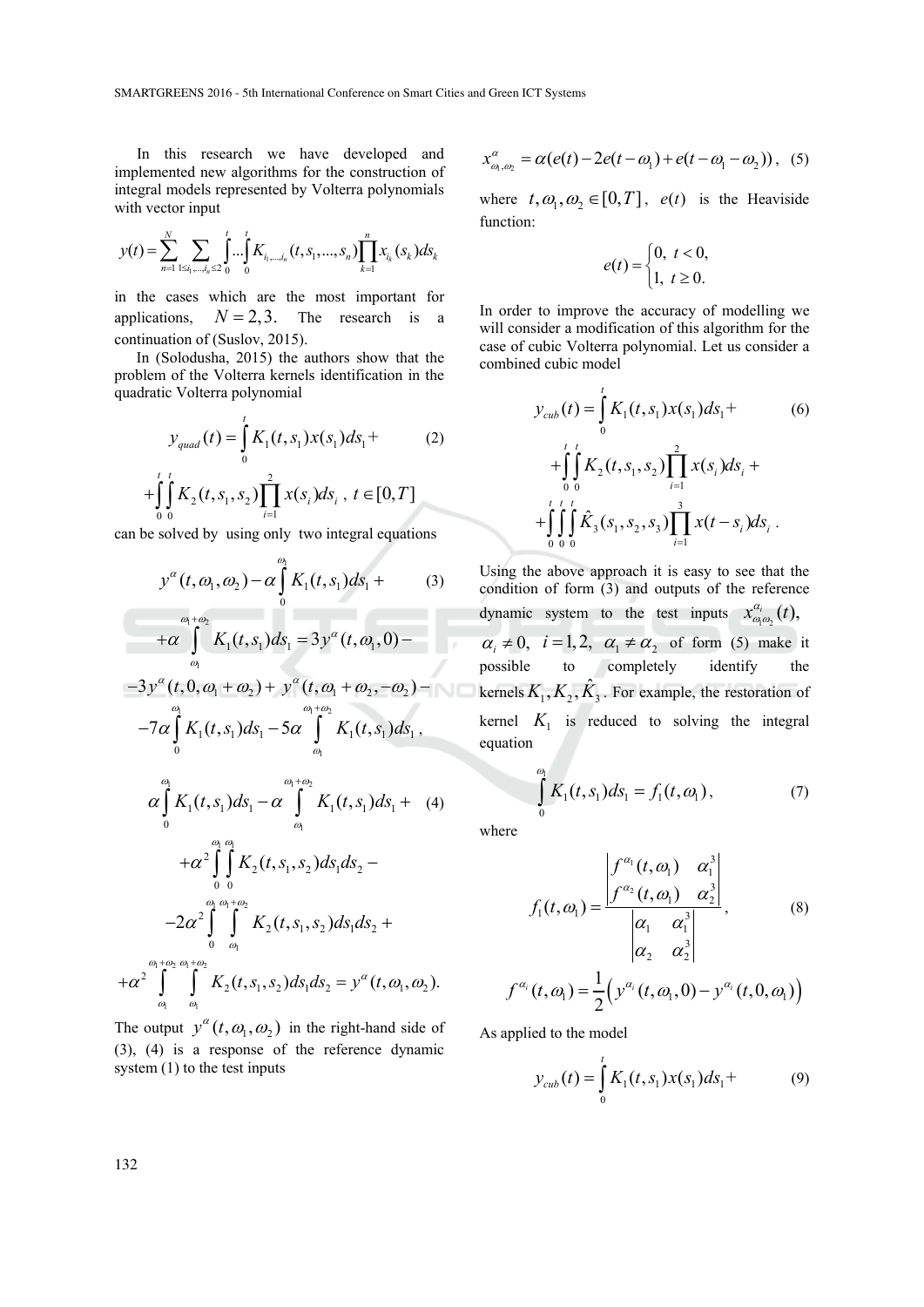$$
+\int_{0}^{t} \int_{0}^{t} \hat{K}_{2}(s_{1}, s_{2}) \prod_{i=1}^{2} x(t-s_{i}) ds_{i} ++ \int_{0}^{t} \int_{0}^{t} \int_{0}^{t} \hat{K}_{3}(s_{1}, s_{2}, s_{3}) \prod_{i=1}^{3} x(t-s_{i}) ds_{i}
$$

we obtain, that for the unique restoration of  $K_1, \hat{K}_2, \hat{K}_3$  it is sufficient to have outputs of a dynamic system to the test inputs  $x_{\omega_1 \omega_2}^{\alpha_i}(t)$ ,  $\alpha_i \neq 0$ ,  $i = 1, 2$ ,  $\alpha_1 \neq \alpha$ , of form (4) and condition  $f_2(t, \omega_1) = f_2(t - \omega_1, -\omega_1)$ .

In this case the problem of identification, for example, of kernel  $K_1$ , can be reduced to equation (9) with the right-hand side of (8), where

$$
f^{\alpha_i}(t,\alpha_i) = \frac{1}{2} \Big( y^{\alpha_i}(t,\alpha_i,0) - y^{\alpha_i}(t-\alpha_i,-\alpha_i,0) \Big)
$$

#### **4 CASE STUDY**

Based on the developed algorithms we constructed a quadratic model of form (2) and a cubic model of form (9). The identification involved the studied system outputs (Fig.1) to the test inputs of form  $(5)$ .

The input is considered to be a change in the character of load power, and the outputs are represented by the power system parameters. The parameters were calculated for the connection point demonstrated in Fig.1. A generalized vector of a three-phase load current was used as a parameter. The rest of the parameters were active and reactive power at the connection point.

Figures 8-10 present the outputs of the reference model (Fig. 1) to the input disturbances

$$
S(t, \omega) = 10(e(t) - e(t - \omega)),
$$

where *S* - total load power.

These data were employed to restore transient characteristics in the integral models. The accuracies of quadratic and cubic models were compared in the description of the studied off-grid electricity supply system. The time of the transient process is T=0.2 sec., which corresponds to real values of the transient process time in the electric power systems. The computational experiment demonstrated the advantages of cubic model versus quadratic one.

Figure 11 illustrates the typical outputs of active



Figure 8: Values of power current at the connection point.



Figure 9: Values of active power at the connection point.



Figure 10: Values of reactive power at the connection point.

power at load shedding. They were obtained using quadratic and cubic models. Curve 1 denotes a steady-state value; curves 2 and 3 were obtained using quadratic and cubic models, respectively; curve 4 stands for an accurate value obtained using the reference model.

Curve 3 illustrates an effect of the inclusion of additional terms, i.e. an essential nonlinear character of the studied output.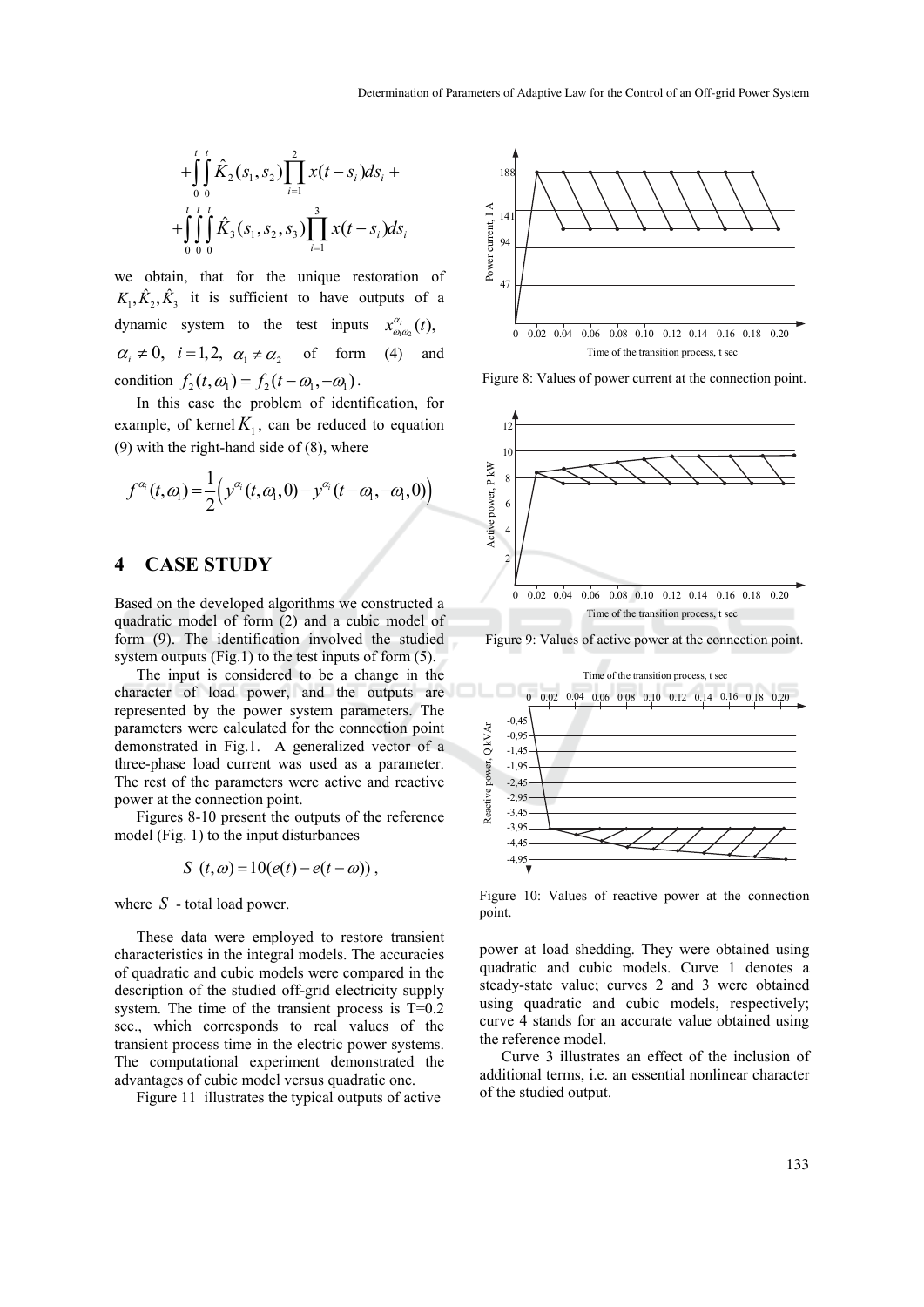

Figure 11: System outputs.

# **5 PARAMETER OPTIMIZATION IN TEST INPUTS (5)**

Let in (5)  $\alpha > 0$ . The extreme problem of choosing  $\alpha^*$  for some standard mathematical model is formulated in (Apartsyn, 2013). Let us consider by analogy the optimal (in some or other sense) choice of  $\alpha$  in (4) to identify the kernels  $K_1$  and  $K_2$  in (1).

We choose some  $\alpha$  from a range  $[-B, B]$ . Take the set

$$
X(B,T) = \{x_{\omega}^{\beta}(t) = \beta \cdot (e(t) - e(t - \omega)),
$$
  

$$
\beta \in [-B, B], 0 \le \omega \le t \le T\}
$$
 (10)

as a class of the admissible inputs  $x(t)$ .

As the system response value at the end of the considered transient process  $(t = T)$  plays an important role in applications, the criterion of model accuracy has the form

$$
\max_{x_o^{\beta}(t)\in X(B,T)}|y_{ei}^{\beta}(T,o)-y_{quad}^{\alpha,\beta}(T,o)|\rightarrow \min_{\alpha\in[0,B]},
$$

where  $y_{quad}^{\alpha,\beta}(T,\omega)$  is response (2) to the input  $\Delta S^{\beta}_{\alpha}(t)$  (10). Actually, the difference  $y_{et}^{\beta}(T, \omega) - y_{quad}^{\alpha, \beta}(T, \omega)$  is some function of the parameters  $\alpha, \beta, \omega$ .

Then

$$
\alpha^* = \arg\min_{\alpha \in [0, B]} \left\{ \max_{\varnothing \in [0, T]} \left| N(\alpha, \beta, \omega) \right| \right\}, \quad (11)
$$

where

$$
N(\alpha, \beta, \omega) = y_{\text{et}}^{\beta}(T, \omega) - y_{\text{quad}}^{\alpha, \beta}(T, \omega).
$$

We present the results of mathematical modeling that were obtained using the software (Gerasimov, 2015).

The set  $X(B,T)$  of such inputs as  $\Delta S_a^{\beta}(t)$ ;  $\beta \in [0, B]$ ,  $B = 50\% S_0$ ;  $T = 0.2$  sec. was taken as admissible. The calculations showed that

$$
\omega_{\text{max}} = T
$$
,  $\beta_{\text{max}} = \left\{ B, \approx \frac{B}{2} \right\}$ .

The calculations demonstrate that the value  $\alpha^* \approx 0.9B$ , at  $B = 50\% S_0$ .

The plot of the function  $| N(\alpha^*, \beta, \omega) |$  with  $B = 50\%S_0$ ,  $T = 0.2$  sec. is given in Fig. 12.



Analysis of the results obtained for the reference model (1) enables us to recommend that for the identification of Volterra kernels the parameter  $\alpha$ of test inputs (5) be chosen in the range  $0.75B \div 0.9B$ .

### **6 CONCLUSIONS**

Consideration is given to a model of an off-grid system represented as a quadratic segment of the Volterra integro-power series on the basis of a reference model. The reference model is represented by an isolated electric power system, which contains several electricity sources, storage systems, and the shunt- and series-connected devices (active elements) that allow an on-line change in the energy parameters of the system. A system of algorithms is developed to control the most characteristic operating conditions of the power system, which can be used for on-line technical implementation.

134